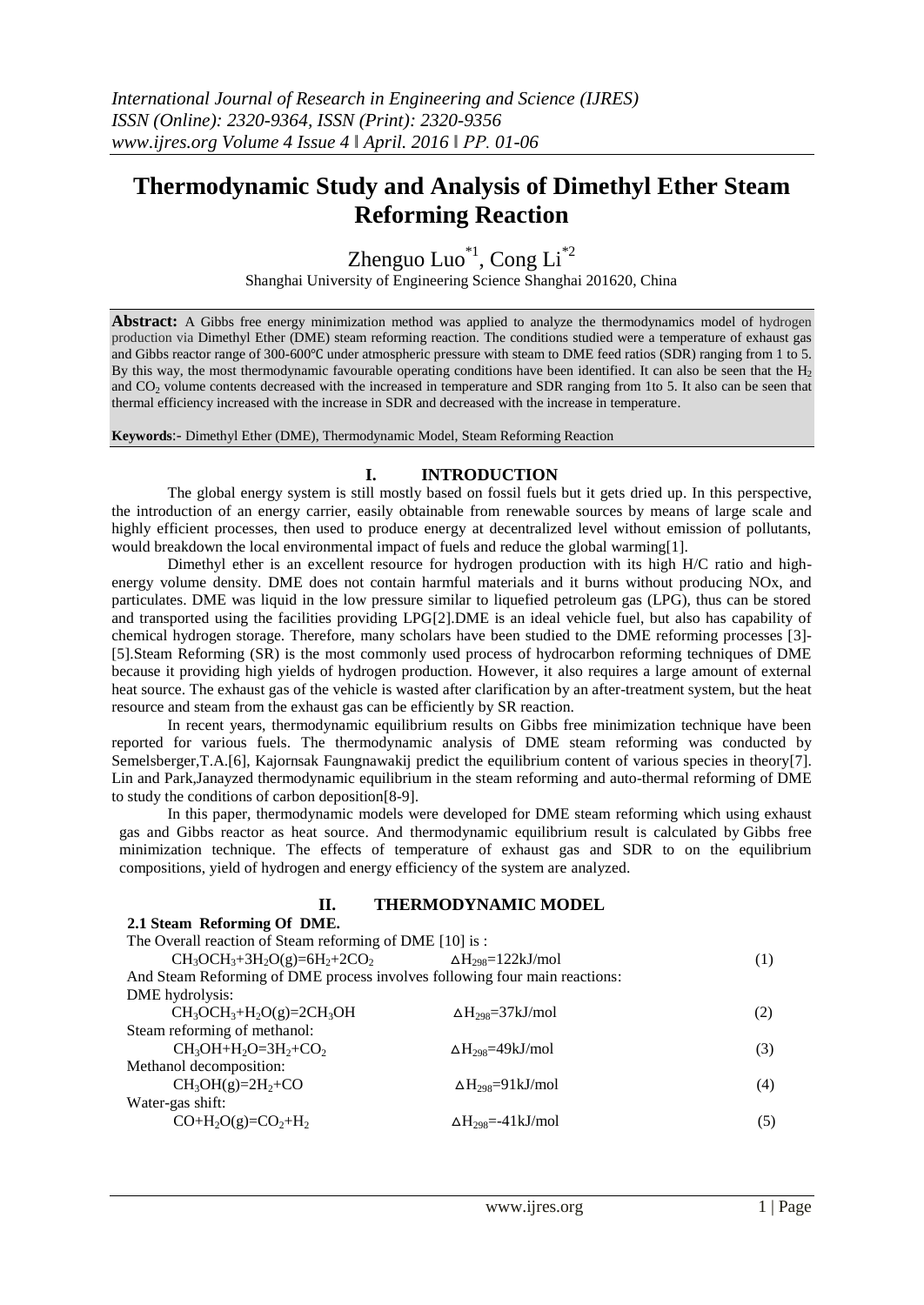#### **2.2 Describe Of Model**

The equilibrium compositions were calculated by the minimization of Gibb's free energy. The total

Gibbs free energy of a system is given by sum of the species. The Gibbs's free energy equations that were minimized are shown in Eq.6:\n
$$
\sum_{i=1}^{N} n_i \left( \sum_{k=1}^{L} \lambda_k a_{ik} + \Delta_f G_{m,i}^0 + RT \ln(\frac{y_i \Phi_i P}{P}) \right) = 0
$$
\n(6)

Where N is the number of the species in the reaction system,  $n_i$  the moles of compound i. R the mole gas constant, T temperature of the system,  $\Phi_i$  the fugacity coefficient of species i,  $y_i$  the mole fraction of species i and P<sub>0</sub> the standard state pressure,  $\lambda_k$  the Lagrange multiplier and  $a_{ik}$  the number of atoms for  $k_{th}$  elements of species i. All equilibrium calculations were performed with vapour phase constituents.

Equilibrium calculations were determined by setting up a Gibbs reactor model in Aspen Plus 7.2, Aspen Tech software.The Gibbs reactor allows the determination of the equilibrium composition of a reacting system by specifying the valid phases and the compounds present in the reacting system, without the need of specifying the possible reactions and most of all without the preliminary knowledge of equilibrium constants. The reacting mixture above described has been used and deviations from ideality were taken into account by selecting the Peng–Robinson thermodynamic package, which is well fitted for a gas phase mainly consisting of light gases. Figure.1(a) shows the AspenPlus model A of DME steam reforming system which using exhaust gas as heat source, and Figure.1(b) shows the model B which using Gibbs reactor as heat source.



(a) Model A: heat from exhaust gas; (b) Model B: heat from Gibbs reactor

## **III. RESULT AND DISCUSSION**

## **3.1 Effect Of Temperature Of Exhaust Gas.**

The exhaust gas temperature ranges from 300-600 °C, it is made up of, N<sub>2</sub> 95%, steam 2%, CO<sub>2</sub> 2%, CO 1%,andthe SDR ranging from 1 to 5. The system pressure was fixed at 1 atm. For simplicity, the mole of DME was varied to change the SDR as the mole of steam was always fixed. The initial temperature of inlet DME was 25<sup>o</sup>C. Over the temperature, pressure, and SDR range analysed, the conversion of DME was always greater than 99% base on the calculations so it can be considered that the conversion was completed [11].

Exhaust gas temperature was a important parameter of steam reforming of DME, which affects the performance of system. Fig.2 (a)-(e) illustrates the equilibrium contents of various gases varied as exhaust temperature. It can be seen the  $H_2$  and CO2 volume contents decreased with the increase in exhaust gas temperature , and SDR ranging from 1 to 5. H2O and CO volume content increased because of the water-gas shift reaction(Eq.5).

At 300 °C, the H<sub>2</sub> volume content achieves a maximum (12.21%) while SDR is 5. And at 300 °C, the CO volume content achieves a maximum (0.28%) while SDR is 5.

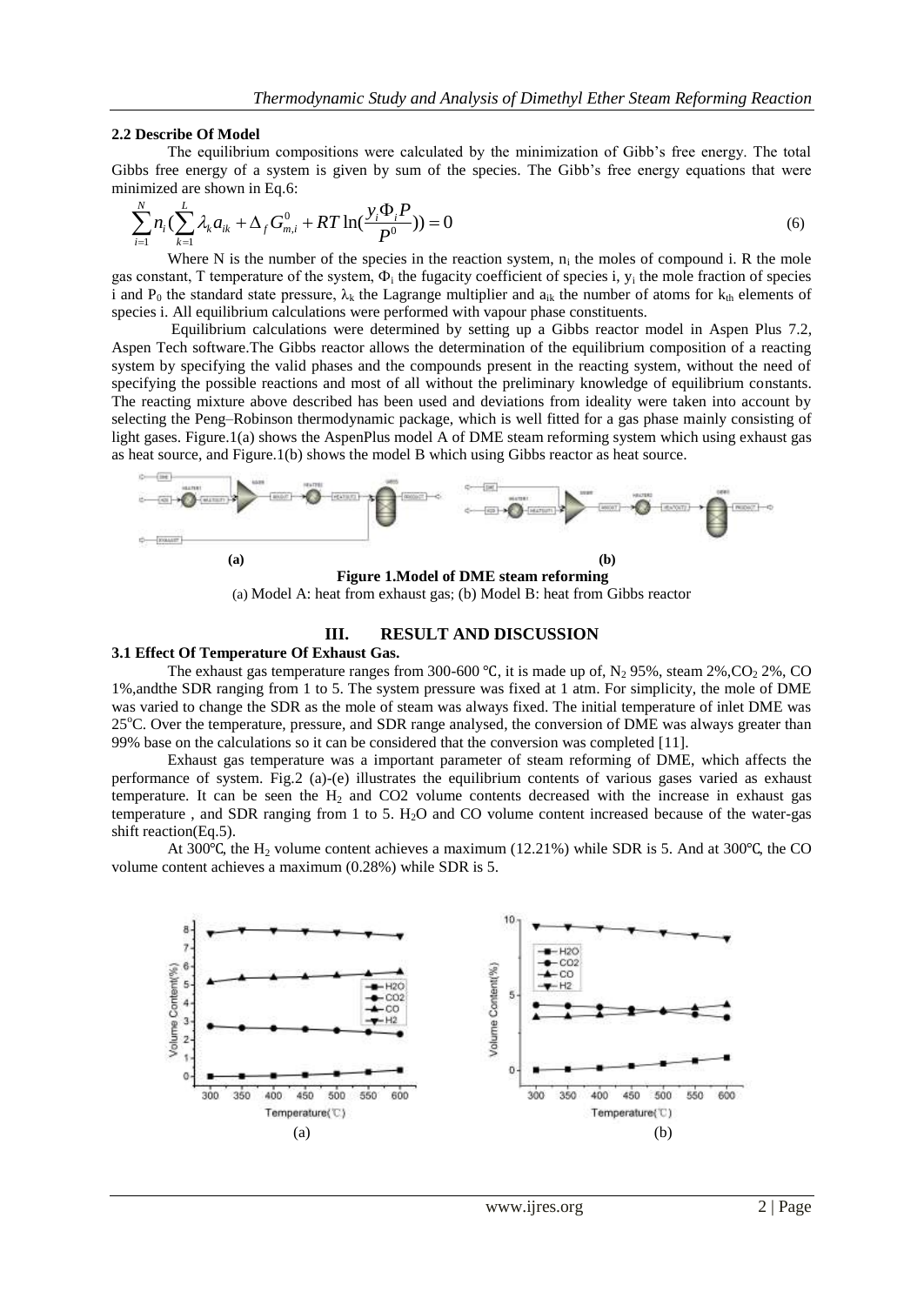

**Figure2. Volume contents of various gases varied as temperature of exhaust gas when the SDR at (a) 1 ;(b)2.0;(c) 3.0;(d)4.0;(e)5.0**

## **3.2 Effect Of Temperature Of Gibbs Reactor.**

The temperature of Gibbs reactor ranges from 300-600 ℃, and the SDR ranging from 1 to 5. The system pressure was fixed at 1 atm. and the mole of DME was varied to change the SDR as the mole of steam was always fixed. The initial temperature of inlet DME was  $25^{\circ}$ C.

Fig.3 (a)-(e) depicted the equilibrium contents of various gases varied as temperature of Gibbs reactor. It can also be seen the  $H_2$  and CO2 volume contents decreased with the increase in Gibbs reactor temperature, and SDR ranging from 1 to 5. H<sub>2</sub>O and CO volume content also increased because of the water-gas shift reaction (Eq.5).

At 300 $\degree$ C, the H<sub>2</sub> volume content achieves a maximum (70.32%) while SDR is 2.5. And at 300 $\degree$ C, the CO volume content achieves a maximum (1.26%) while SDR is 5.

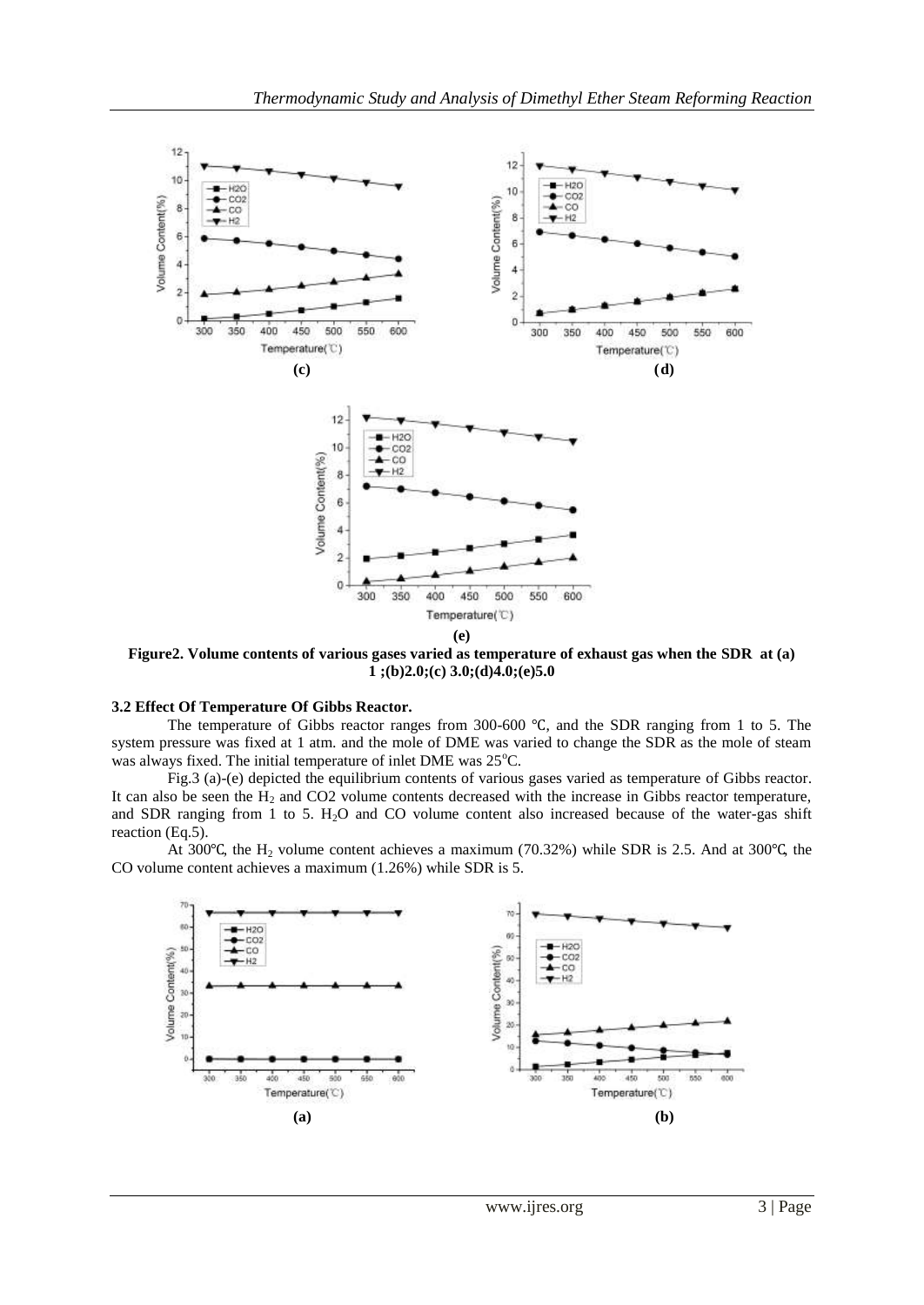

**Figure3. Volume contents of various gases varied as temperature of Gibbs reactor when the SDR at (a) 1 ;(b)2.0;(c) 3.0;(d)4.0;(e)5.0**

#### **3.3 Effect of SDR**

In order to evaluate the performance of the DME steam reforming system, the Thermal efficiency of the system were defined by the relationship:

Thermal efficiency (%) =  $Q_{\text{out}} / Q_{\text{in}} \times 100\%$  (7)

Fig.4 illustrates the outlet temperature varied as different SDR. It suggests that outlet temperature increased with an increasing SDR where exhaust temperatures ranging from 300 to 600 °C had been applied. And it can also be seen that outlet temperature was lower than inlet temperature because of steam reforming of DME is endothermic reaction.

Where Q<sub>out</sub> and Q<sub>in</sub> are the output heat of system and input heat of system.



**Figure.4.Outlet temperature varied as different SDR**

Fig.5 (a)-(b) depicted the Volume content of  $H_2$  about model A and model B at different SDR. It suggested that volume content of  $H_2$  about model B is bigger than model A. Because model B get constant temperature in the process of reaction but temperature of model A become small. Fig.5 (a) show that the volume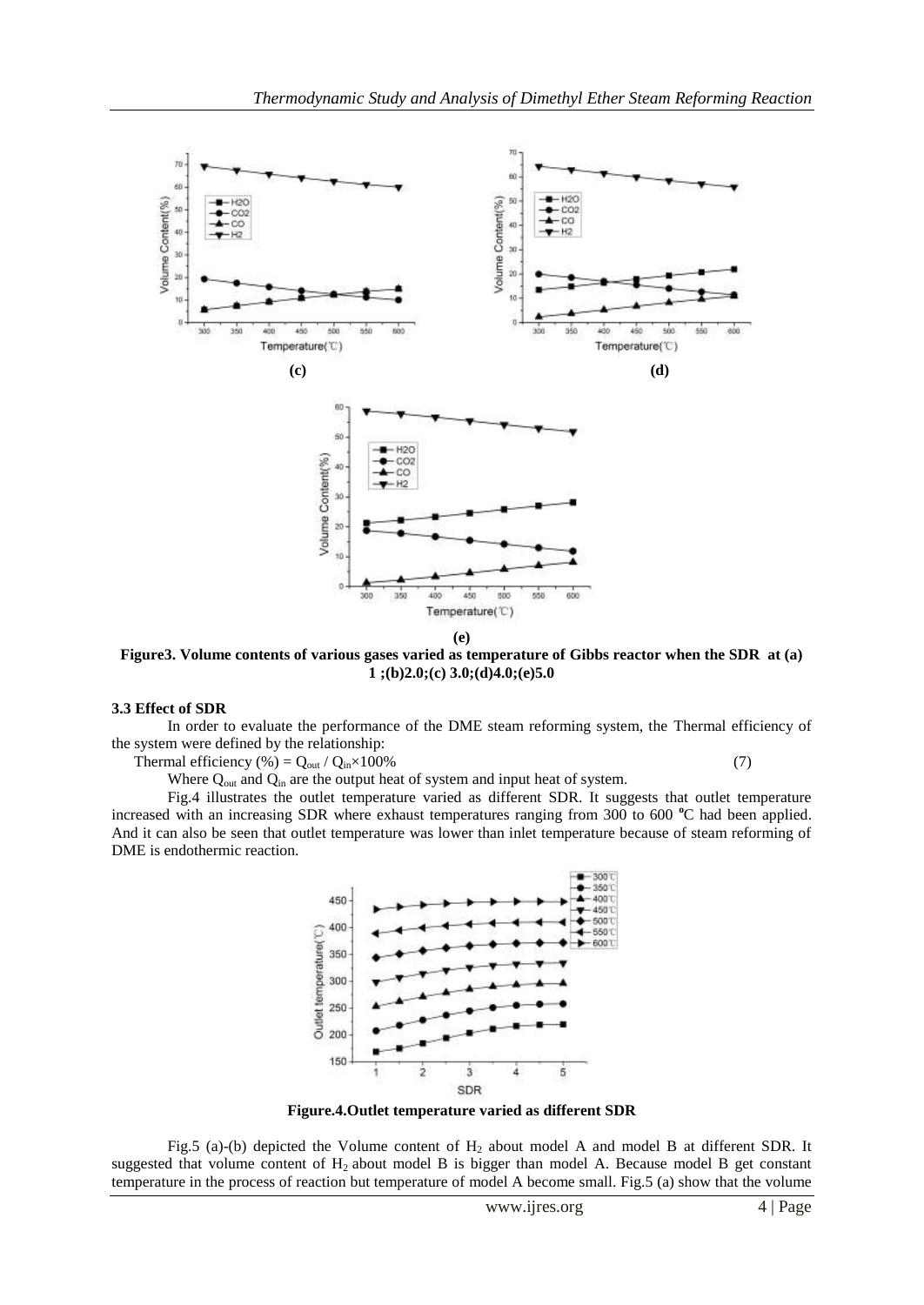content of  $H_2$  increased with the increasing of SDR where exhaust gas temperature ranging from 300 to 600 $^{\circ}$ C had been applied. It can be attributed to increase in hydrogen production from the water-gas shift reaction (Eq.5) as increasing the SDR. It also suggested that high SDR and low temperatures will have high yield of H<sub>2</sub>. At 300°C, the H<sub>2</sub> volume content achieves a maximum value (12.21%) while SDR is 5. Fig.5 (b) show that H<sub>2</sub> volume content increased first due to the water-gas shift reaction (Eq.5) and then decreased steam dilution than the increase in H<sub>2</sub> production from the water-gas shift reaction (Eq.5) as SDR was increased. At 300°C, the H<sub>2</sub> volume content achieves a maximum value (70.31%) while SDR is 2.5.





Fig.6 (a)-(b) illustrates the thermal efficiency about model A and model B at different SDR. Fig.6 (a) suggests that energy efficiency increased with the increasing of SDR where temperatures ranging from 300 to  $600^{\circ}$ C had been applied. The Thermal efficiency achieved a maximum (88.44%) while exhaust temperature is  $300^{\circ}$ C and SDR is 5.This attributed to the heat recovery of the exhaust heat. A similar observation was made by model B of Fig.6 (b), The Thermal efficiency achieved a maximum (70.69%) while temperature of Gibbs reactor is 300°C and SDR is 5.



**Fig.6 Thermal efficiency at different SDR of (a) model A;(b)model B.**

## **IV. CONCLUSION**

In this study, the thermodynamics model of hydrogen production via dimethyl ether steam reforming was studied using a Gibbs free energy minimization method at exhaust gas/Gibbs reactor temperatures between 300℃ and 600℃, SDR between 0 and 5. The main products from dimethyl ether steam reforming were predicted to be hydrogen, water, carbon monoxide, carbon dioxide. Based on the results the following conclusions were drawn:

 $H_2$  and CO<sub>2</sub> volume contents decreased with the increase in temperature where SDR from 1 to 5 had been applied, however, H<sub>2</sub>O and CO volume content increased.

H<sup>2</sup> volume content increased with the increase in SDR and decreased with the increase of temperature which using exhaust gas as heat source, but  $H<sub>2</sub>$  volume content increased first and then decreased as SDR was increased which using Gibbs reactor as heat source.